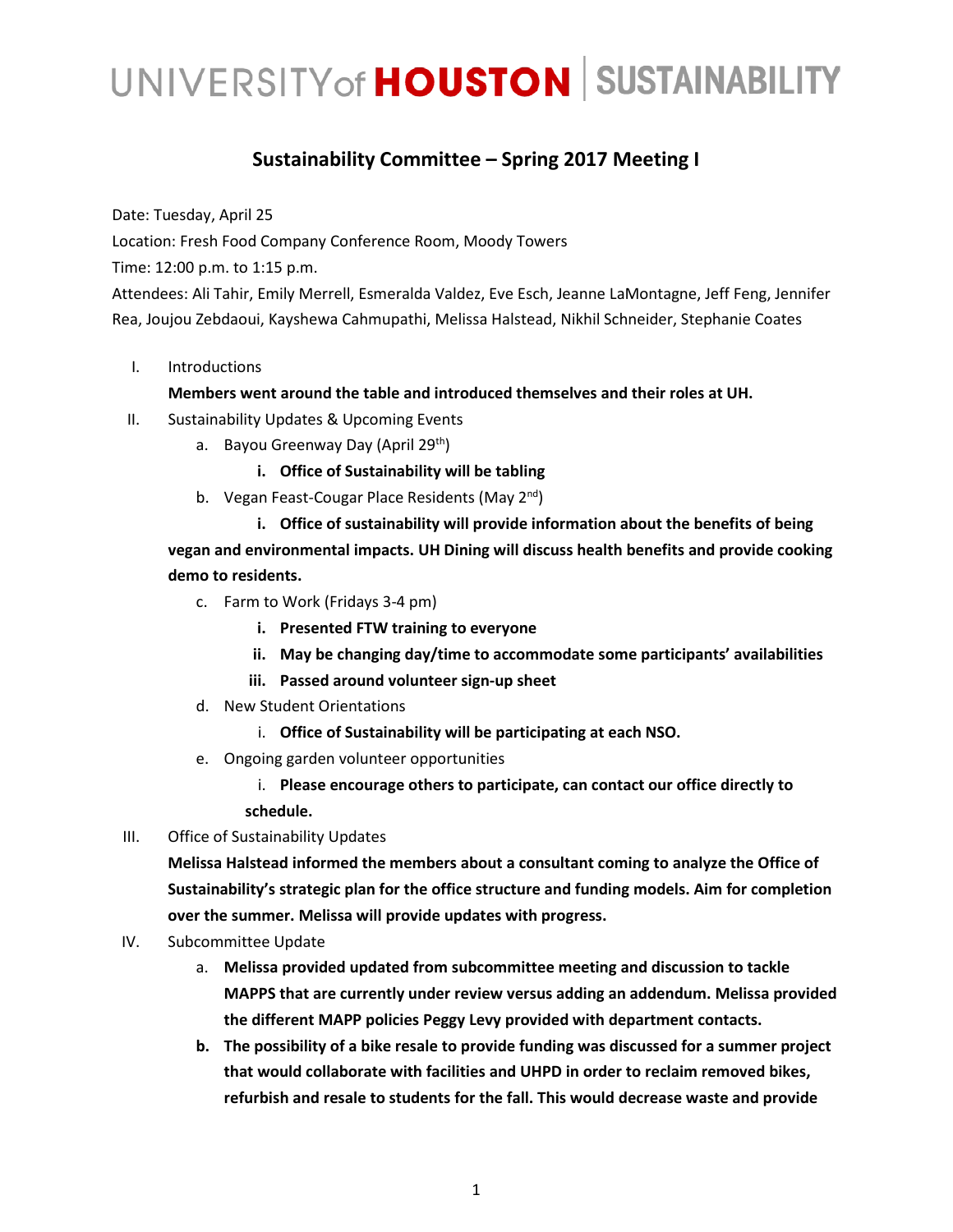## UNIVERSITY of **HOUSTON** SUSTAINABILITY

**additional funding to the Office of Sustainability and affordable bikes to student, staff and faculty.**

- **c. Members discussed the idea to create/update MAPPs to promote sustainable activities. Eve Esch discussed the idea to prioritize each policy and break out into separate subcommittee meetings. Eve also discussed the option to create blanket sustainability language within all MAPPS policies.**
- **d. Property Management determines the disposal of residential items and if they are donated. However, Joujou Zebdaoui discussed the importance of this initiative due to limited resources within the property management department and current MAPPs furniture is being placed in landfills versus donated. Several committee members expressed the need for a property management representative to be a member of the sustainability committee.**
- **e. The committee discussed and agreed that each policy will need a subcommittee. The subcommittee's will draft the wording and work with other departmental stakeholders.**
- **f. Jennifer Rea confirmed the first review period ends in August.**
- **g. Melissa Halstead will coordinate and follow-up subcommittee meetings to discuss further.**
- V. Committee Updates and Projects
	- **a. Melissa: Collected the other 2 votes regarding the bylaws, therefore the committee bylaws have been officially approved.**
	- **b. Melissa reports Mackenzie Wysong's update (since she was unable to attend) that despite numerous efforts, Student Housing and Residential Life will not be sponsoring the donation hall program this year. However several other halls will independently continue this effort. The Office of Sustainability will provide additional support. Stephanie Coates volunteered to follow up with Mackenzie since they collaborated with this effort last year.**
	- **c. Eve Esch: Reported a minor increase in sustainable activities and environmental health efforts from the Student Center. Eve is currently collecting data from the Student Center Sustainability Committee and will report the results once completed. Eve proposed the idea of a sustainability related award for A&F division. Additionally, Eve discussed ongoing Student Center activities throughout finals week.**
	- **d. Jennifer Rea: Solar array is functional again thanks to Randy Wagner from the Central Power Plant. He also has other ideas that he wants to get started on related to sustainability.**
	- **e. Jeanne LaMontagne: Discussed building projects and research, such as the variance of roof temperatures based on materials.**
- VI. Next Meeting